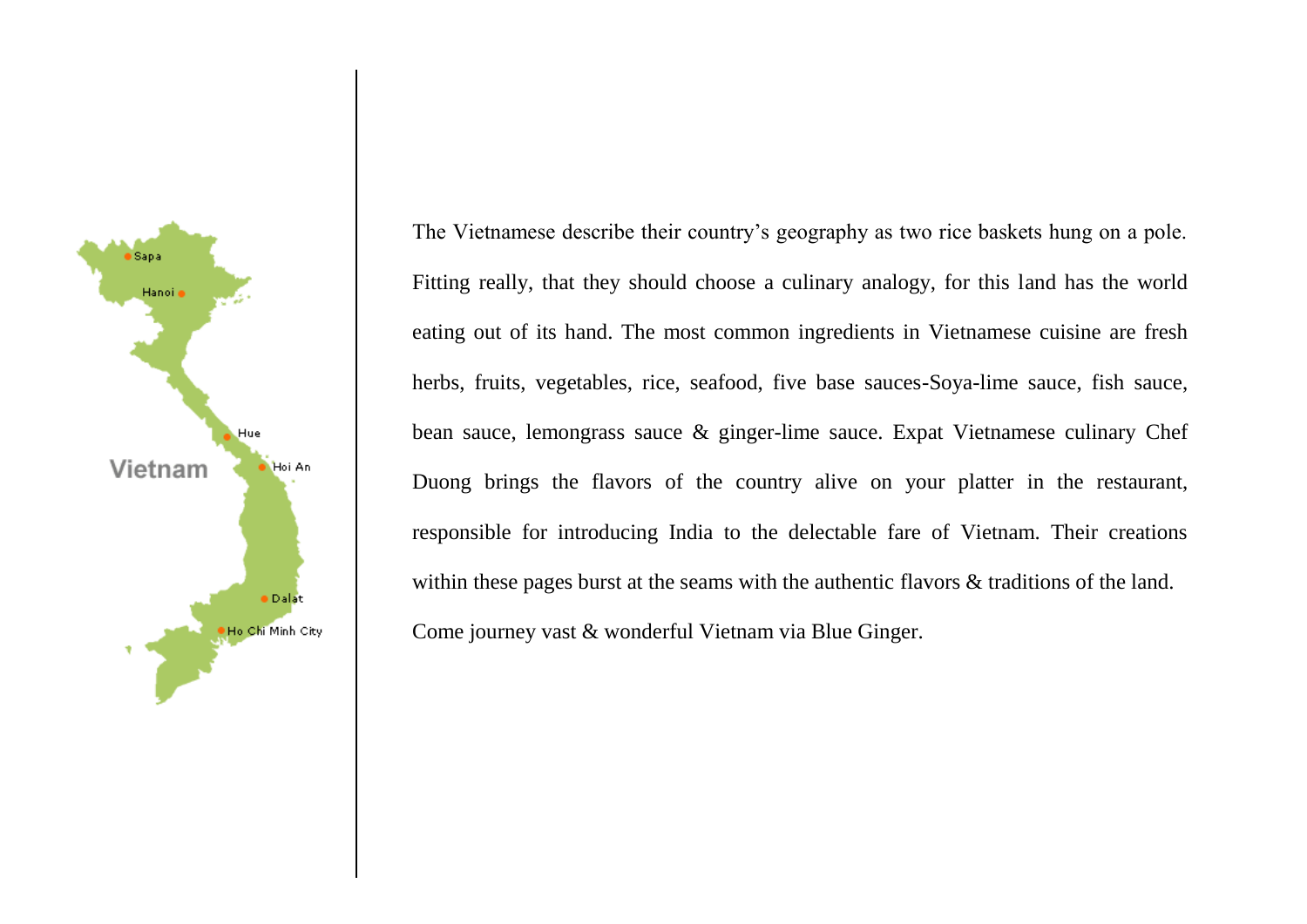#### **Common Food Allergens**

- 1 Milk
- 2 Egg
- 3 Peanut
- 4 Tree nut (cashew, walnut)
- 5 Fish
- 6 Shellfish
- 7 Fish Sauce
- 8 Soya
- 9 Wheat
- 10 Monosodium Glutamate (Ajinomoto)

paies

**V**egetarian Non vegetarian or **A**Containing egg

#### Dear Guest,

It is our endeavor to always take very special care of all our guests in our restaurants.

If you or anyone in your group is allergic to any one of the mentioned common food allergens, please inform our associates before ordering your meal. We would also like to inform you that all our menus are trans-fat free.

**All prices are exclusive of taxes** 

#### Bon appétit `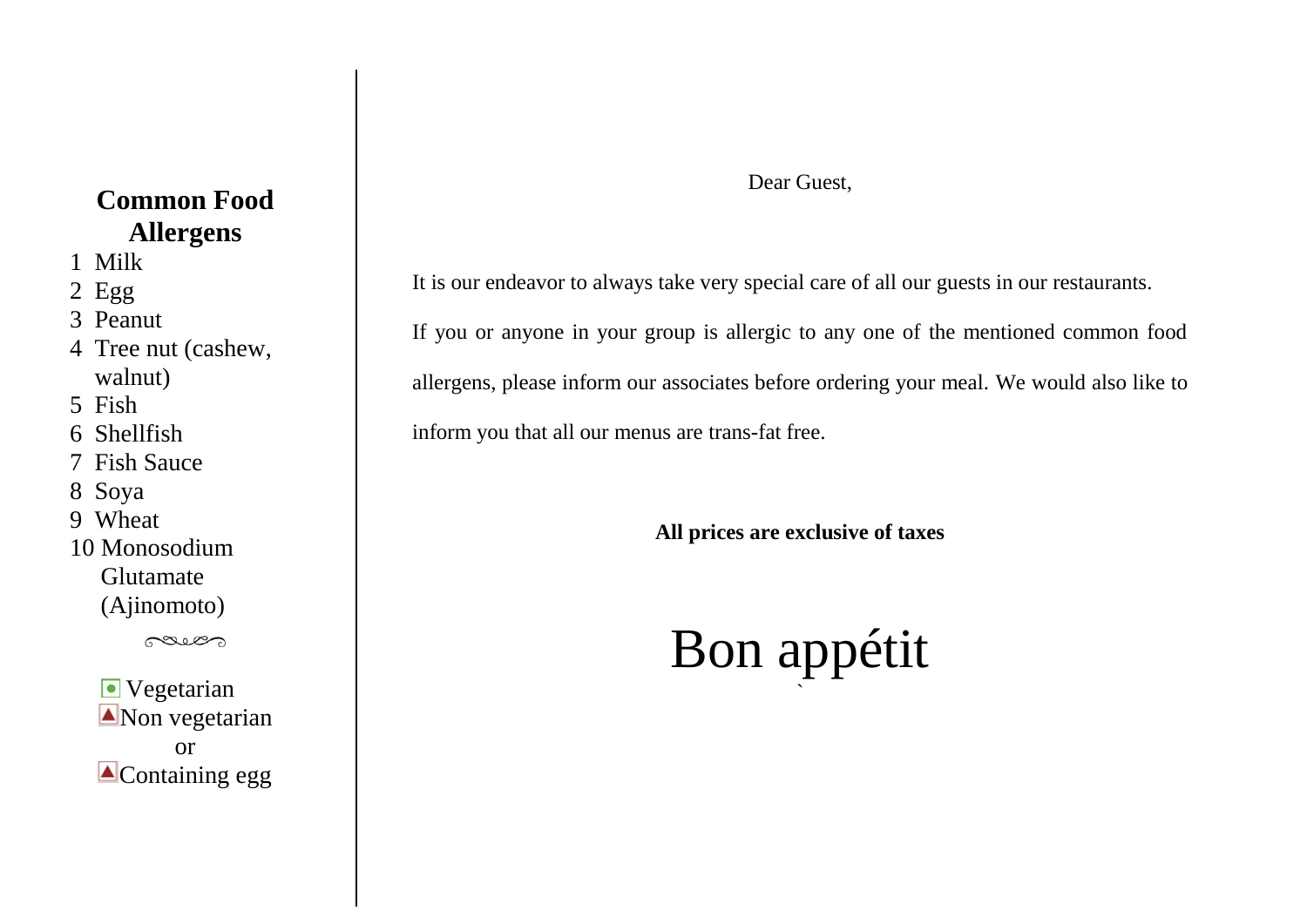# **Vegetarian Tasting Menu**

Rs 2800 Per person Spicy mushroom & bamboo shoot lemon grass soup

paie

Wok tossed crispy lotus stem in butter garlic

**•** Fresh rice paper roll with water chest nuts

**Raw papaya salad** 

paies

Vietnamese mix vegetable yellow cari

Stir fried eggplant & tofu in black bean sauce

Stir fried greens & bean shoots with garlic

Vietnamese soft noodles with vegetables

Steamed jasmine rice

paies

Blue Ginger dessert sampler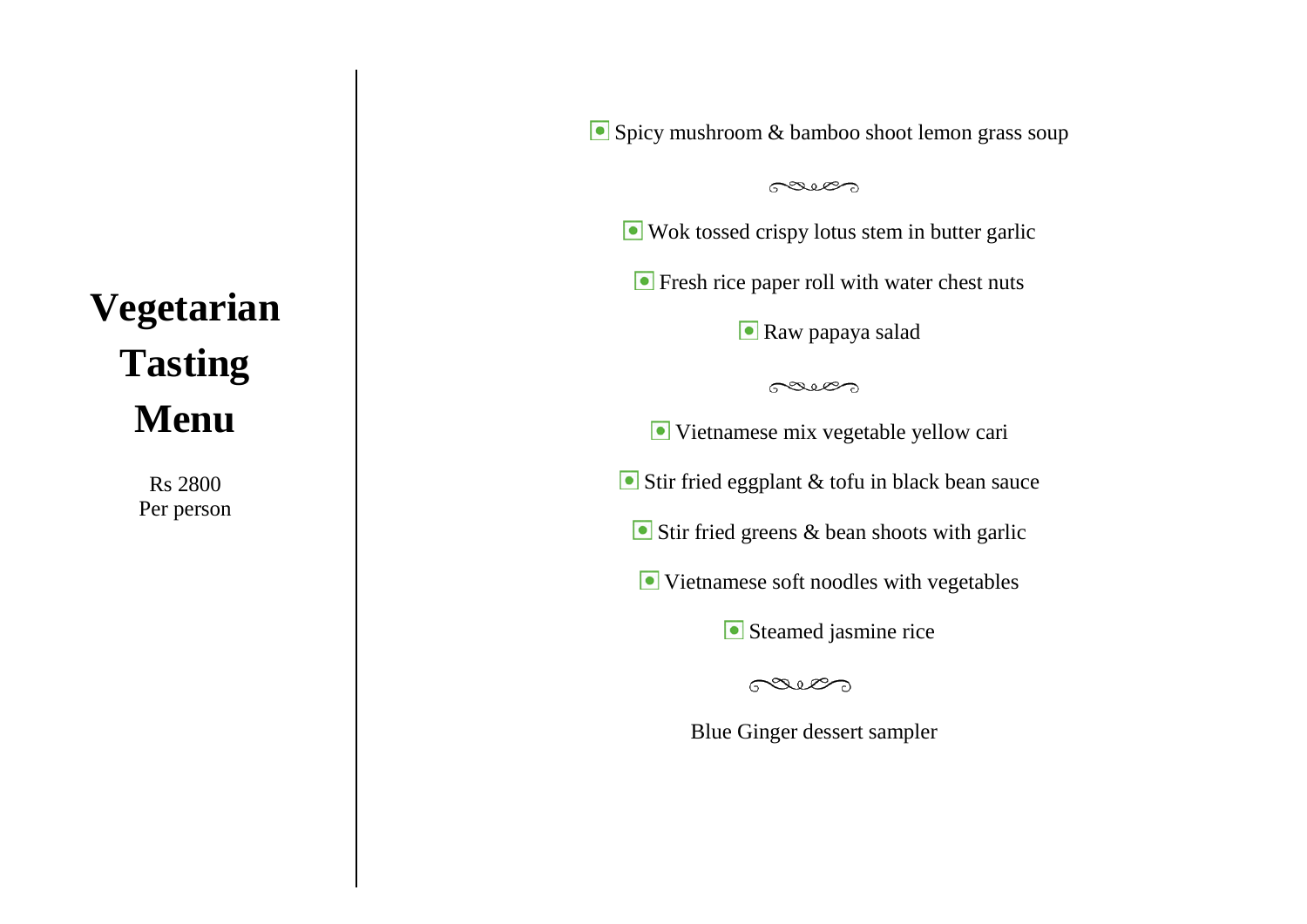## **Meat & Poultry Tasting Menu**

Rs 4000 per person Chicken & corn soup

paien

**A** Fresh rice paper roll with roasted duck Grilled chicken flavoured with lime leaf **Raw papaya salad** paies Vietnamese chicken red cari Stir fried lamb with cumin Stir fried greens & bean shoots with garlic Vietnamese soft noodles with vegetables Steamed jasmine rice

paie

Blue Ginger dessert sample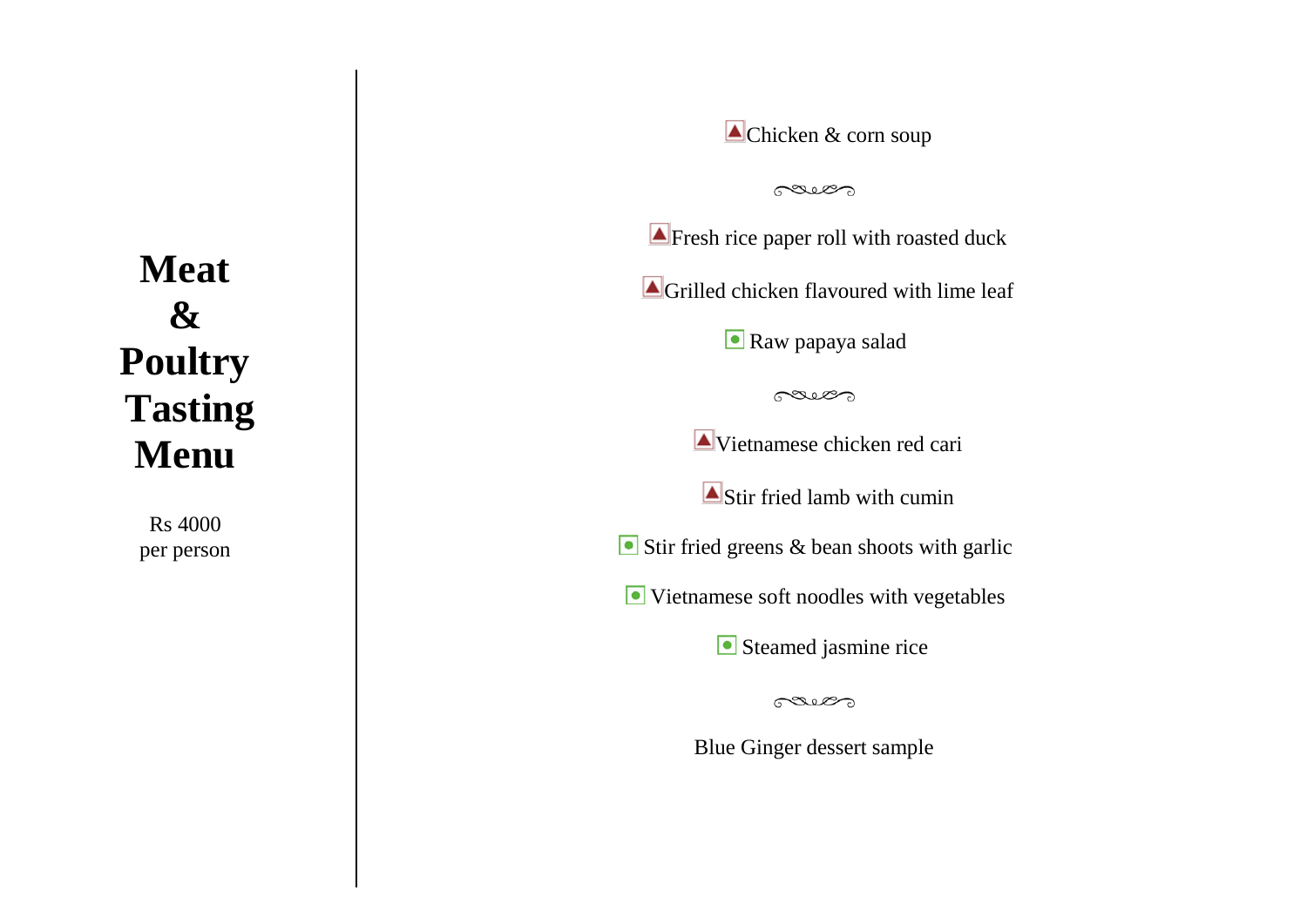**Poultry, Meat & Sea food Tasting Menu**

> Rs 4800 per person

**Prawn lemon grass chili soup** 

pair

Grilled lamb chops with sesame barbeque

Classical Hanoi grilled fish with dill & fresh turmeric

Raw mango salad

cais

Vietnamese raw mango cari with prawn Stir fried chicken with green pepper corn Stir fried greens & bean shoots with garlic Vietnamese soft noodles with vegetables

Steamed jasmine rice

paies

Blue Ginger dessert sampler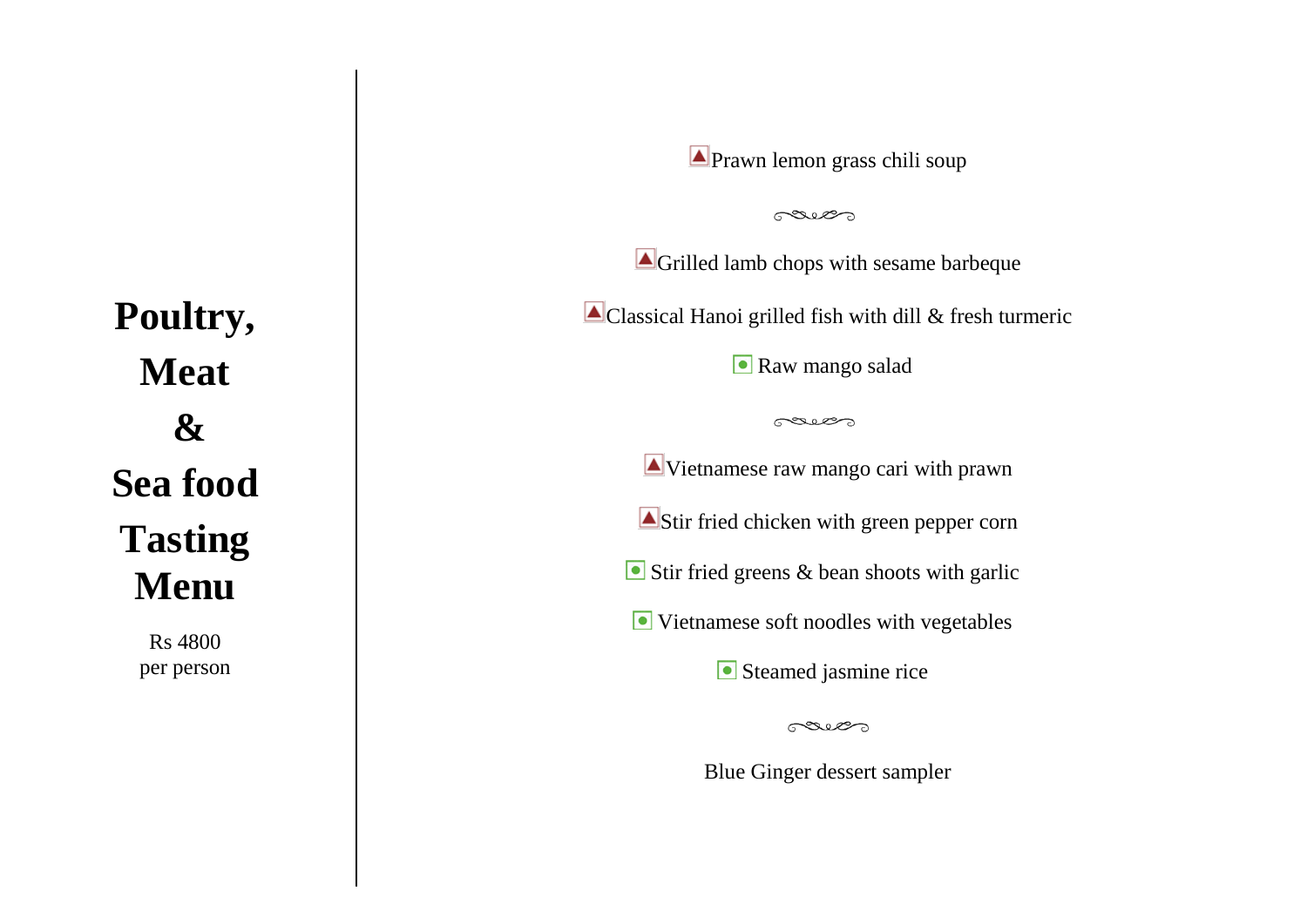### **Sea food Tasting Menu**

Rs 6000 per person Asparagus & crab meat soup with cilantro

paies

Grilled prawns with lemon grass & chili

**Example 3** Fresh rice paper roll with smoked salmon

Raw mango salad

paies

Stir fried lobster with garlic pepper sauce Vietnamese fish & bamboo shoot yellow cari Stir fried greens & bean shoots with garlic Vietnamese soft noodles with vegetables

Steamed jasmine rice

gaves

Blue Ginger dessert Sampler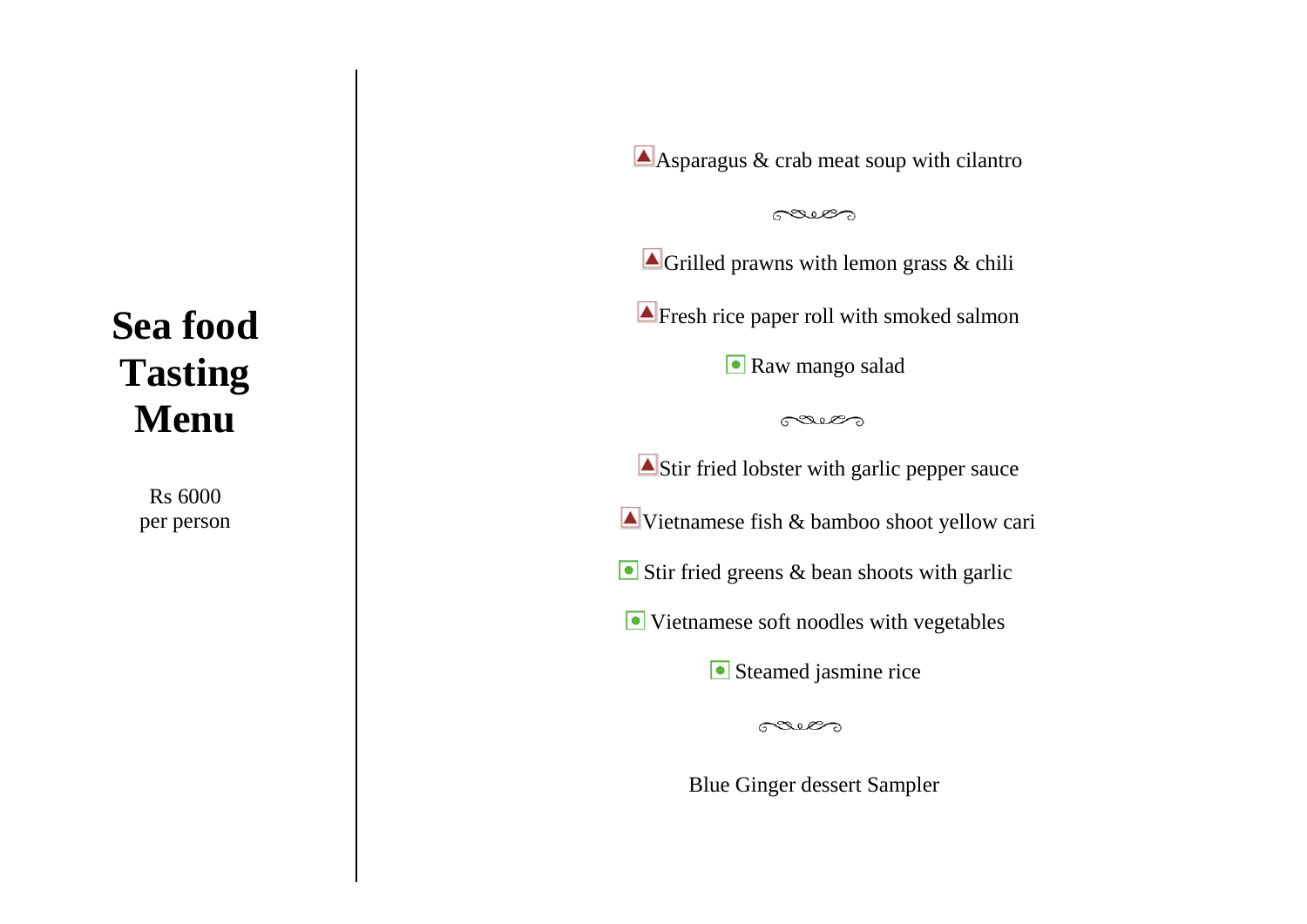## **Appetizers**

| • Wok tossed classical Hanoi corn cake                                                | 950 |
|---------------------------------------------------------------------------------------|-----|
| $\bullet$ Crispy vegetables with lemon grass & chili                                  | 950 |
| $\Box$ Wok tossed crispy water chestnuts with burnt garlic                            | 950 |
| $\bullet$ Wok tossed to fu with sesame & chili                                        | 950 |
| • Wok tossed crispy lotus stem butter garlic                                          | 950 |
| • Grilled assorted vegetables with Saigon sauce                                       | 950 |
| $\blacksquare$ Fried spring rolls with water chestnuts & bamboo shoot served with 950 |     |
| Classical accompaniments                                                              |     |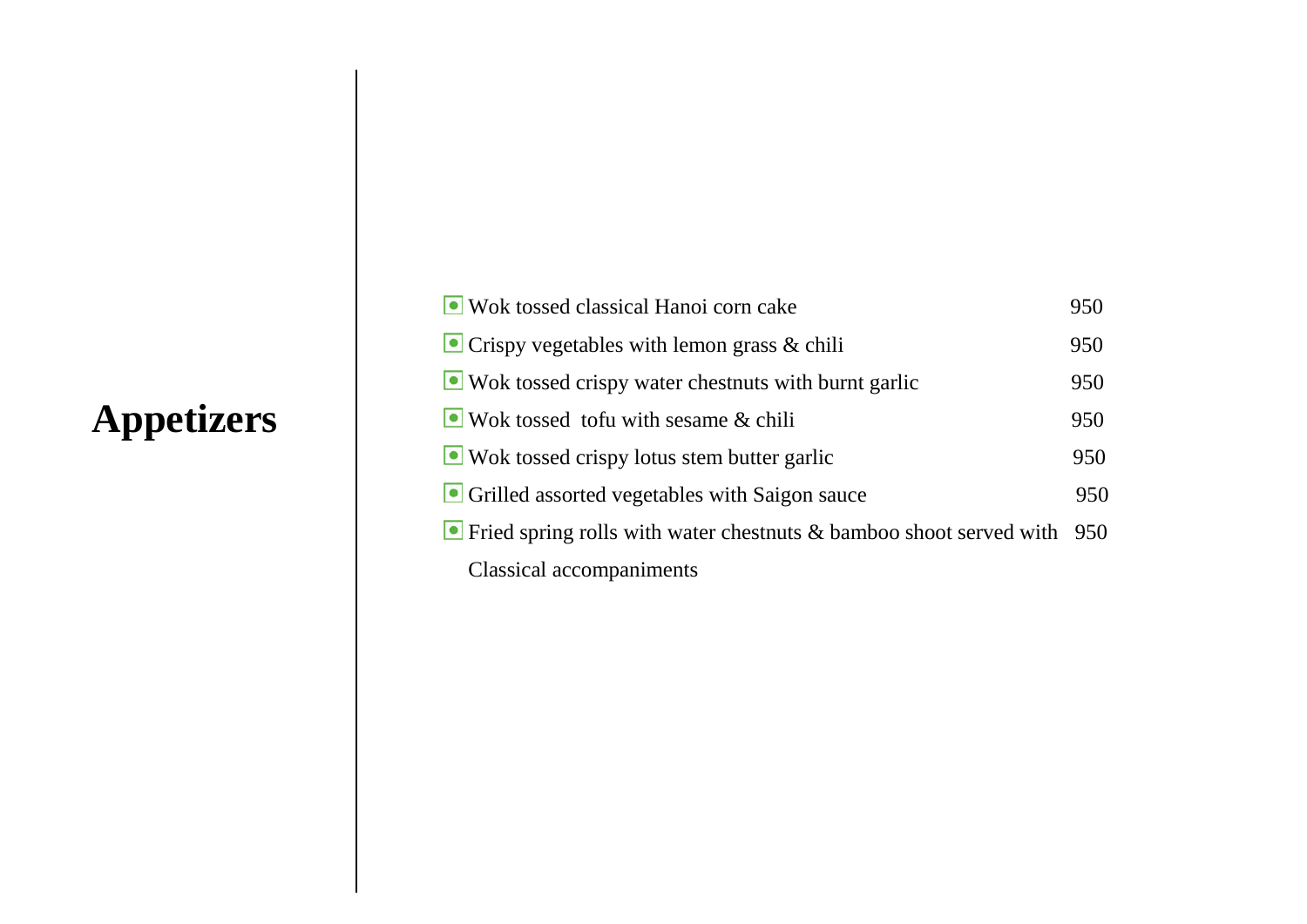## **Appetizers**

| Wok tossed soft shell crab butter garlic                           | 2100 |
|--------------------------------------------------------------------|------|
| $\blacktriangle$ Fried prawns with sesame on sticks                | 1300 |
| Wok tossed calamari lemon grass $\&$ chili                         | 1300 |
| Grilled lamb chops with sesame barbeque                            | 1300 |
| $\blacksquare$ Grilled chicken flavored with lime leaf             | 1000 |
| $\triangle$ Mint & Chili flavored chicken spring rolls served with |      |
| <b>Classical accompaniments</b>                                    |      |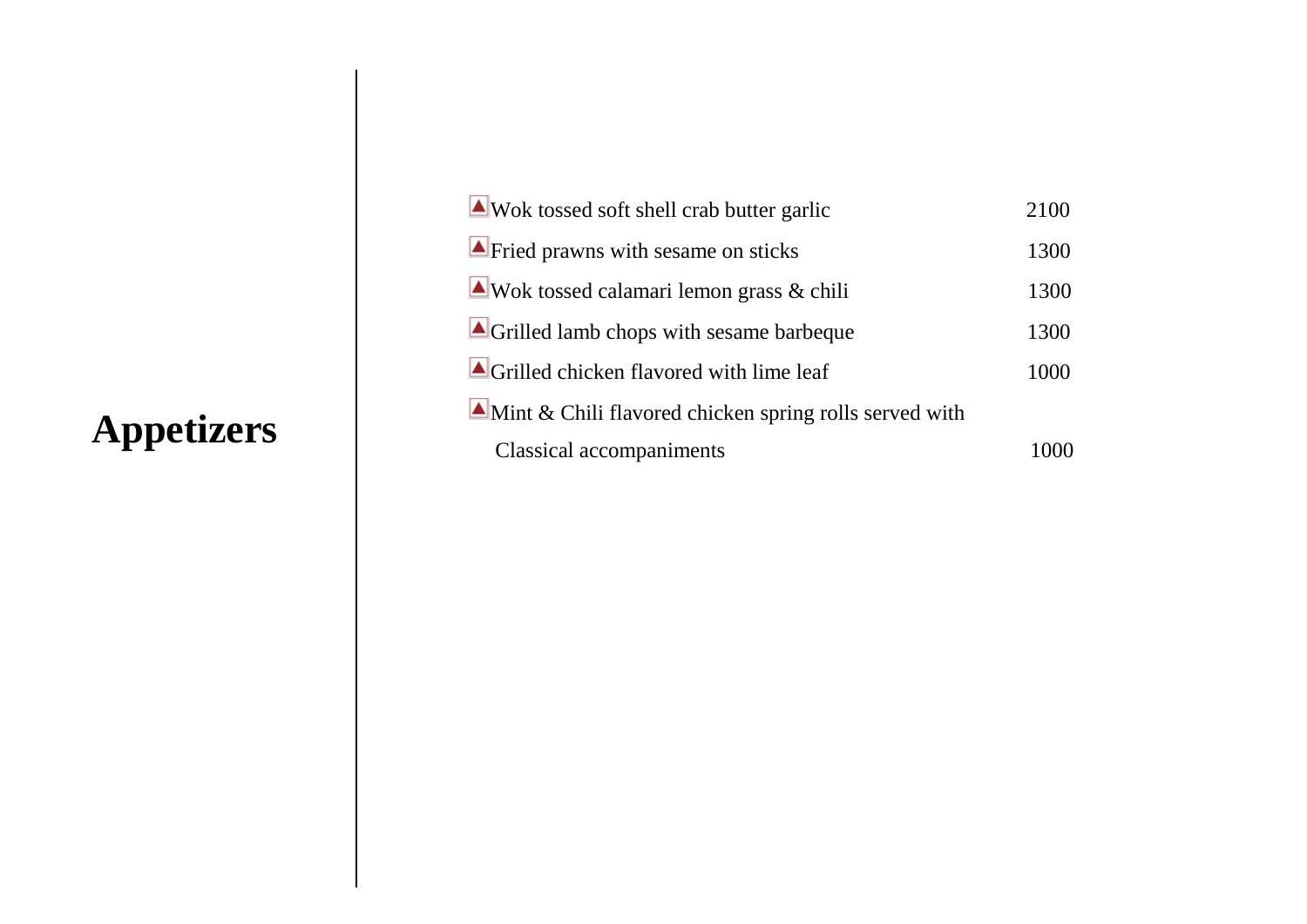### **Cold summer Rolls**

| <b>•</b> Fresh rice paper roll with water chest nuts                    | 950  |
|-------------------------------------------------------------------------|------|
| $\blacksquare$ Fresh rice paper roll with asparagus & shitake mushrooms | 950  |
| • Fresh rice paper roll with garden salad                               | 950  |
|                                                                         |      |
| $\blacktriangle$ Fresh rice paper roll with crab stick and avocado      | 1300 |
| $\blacksquare$ Fresh rice paper roll with roasted duck                  | 1300 |
| $\blacktriangle$ Fresh rice paper roll with smoked salmon               | 1300 |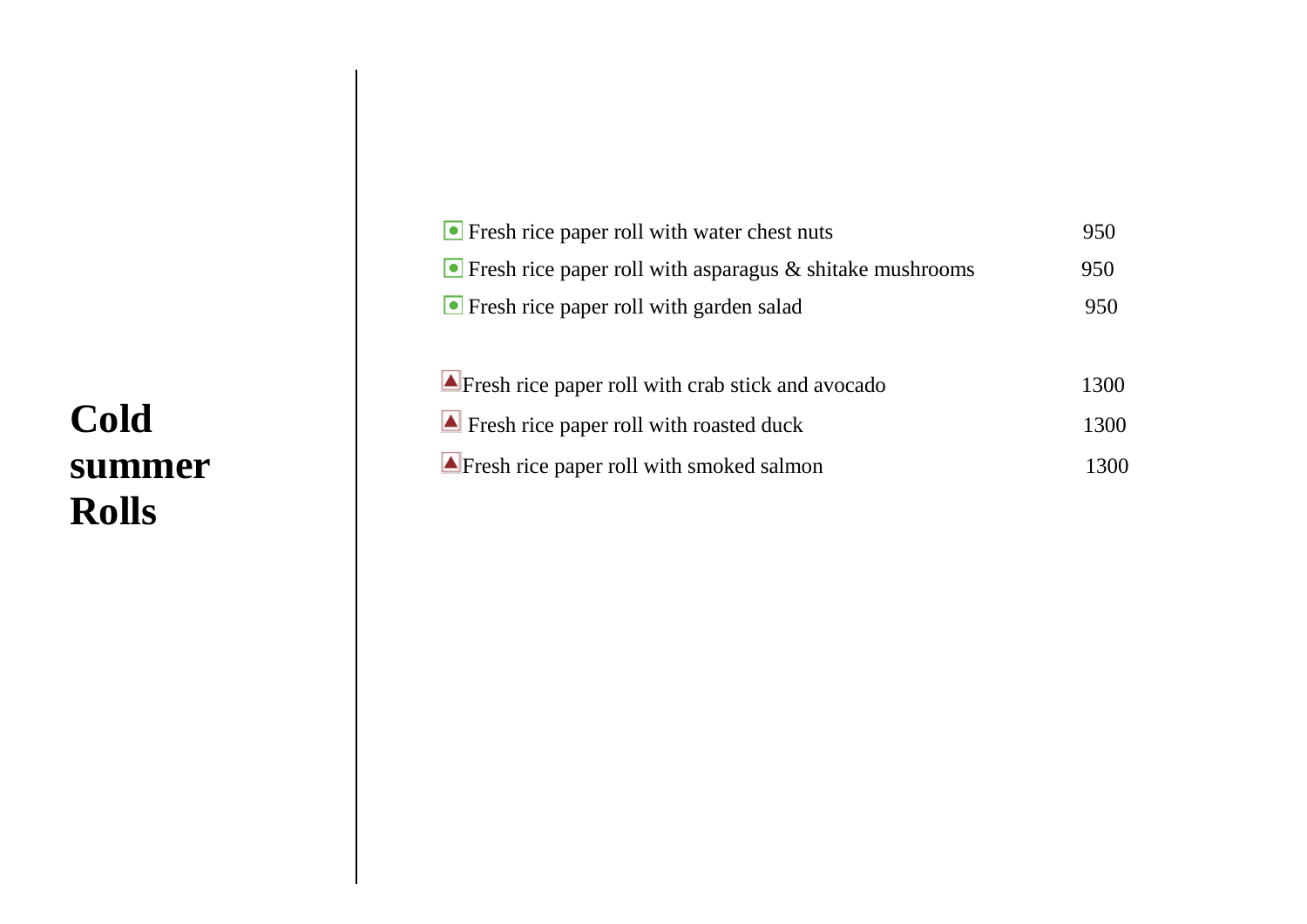#### **Salads**

| $\blacksquare$ Raw papaya salad    | 700 |
|------------------------------------|-----|
| $\bullet$ Raw mango salad          | 700 |
| • Mushroom $&$ bamboo shoots salad | 700 |
|                                    |     |

| $\blacksquare$ Grape fruit & seafood salad | 1100 |
|--------------------------------------------|------|
| $\blacksquare$ Minced chicken salad        | 1100 |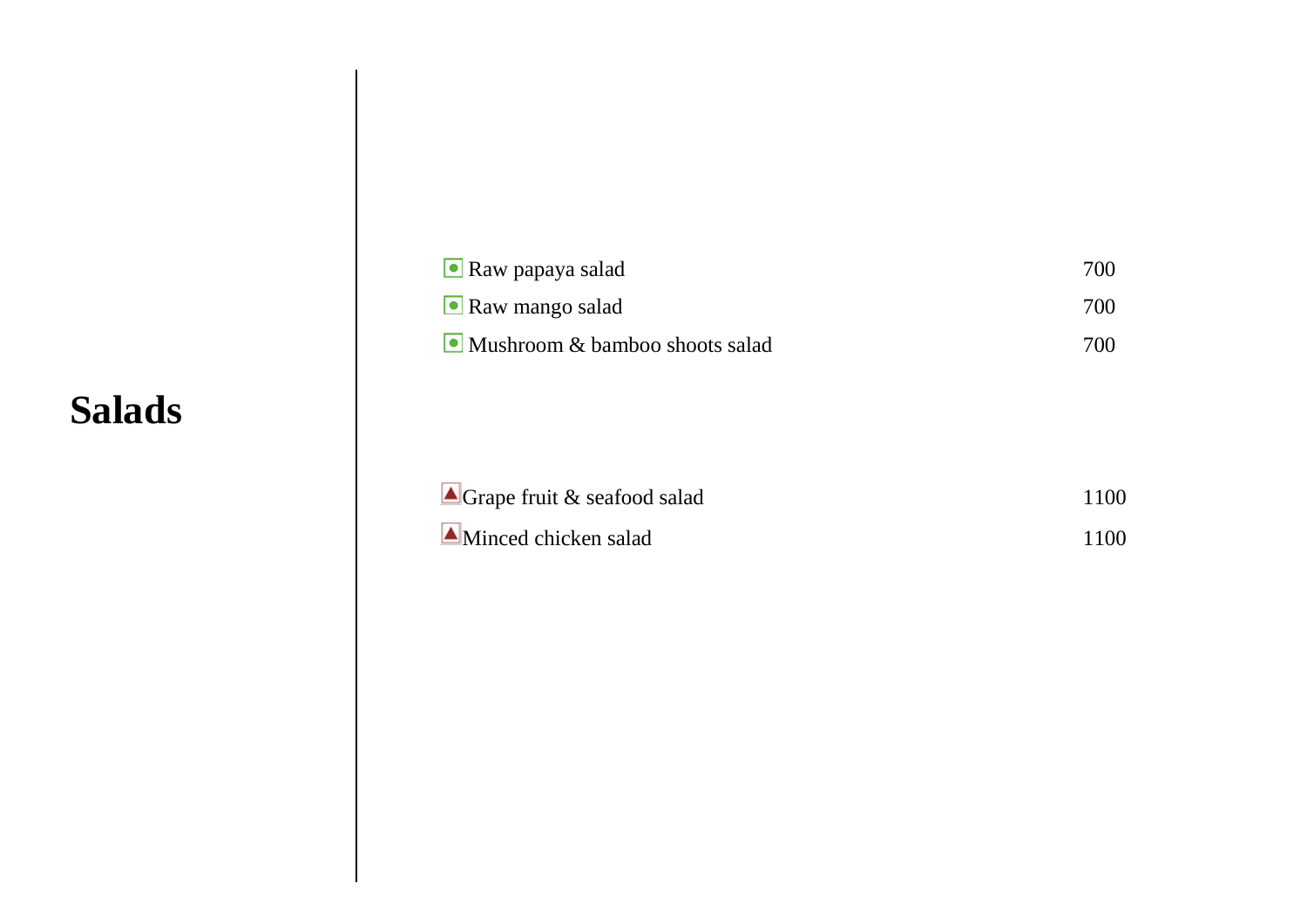# **Soups**

| $\bullet$ Asparagus & haricot soup                       | 650 |
|----------------------------------------------------------|-----|
| $\bullet$ Spicy mushroom & bamboo shoot lemon grass soup | 600 |

| $\triangle$ Asparagus & crab meat soup with cilantro | 850 |
|------------------------------------------------------|-----|
| $\triangle$ Prawn lemon grass chili soup             | 850 |
| $\triangle$ Chicken & corn soup                      | 850 |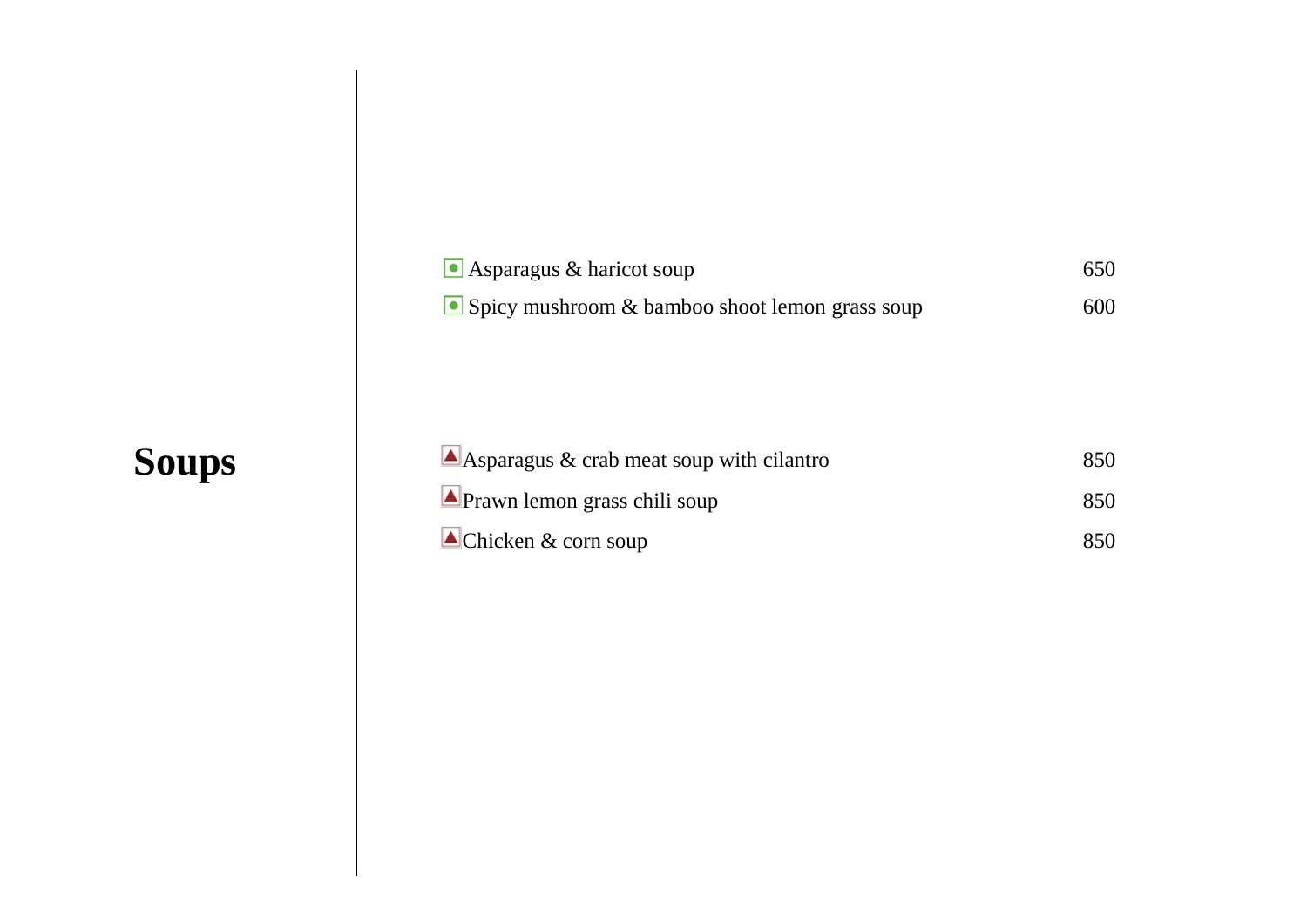Phở derived from a French word 'feu' literally meaning fire, is an aromatic rice noodle soup from North Vietnam & is served with traditional classical accompaniments of basil, lime, bean shoots & chili peppers which is added to the soup by the diner.

| $\triangle$ Prawn         | 1300 |
|---------------------------|------|
| $\blacksquare$ Tenderloin | 1250 |
| $\triangle$ Chicken       | 1200 |
| Vegetable                 | 1050 |
|                           |      |

## **Phở**

(Rice noodle Soup meal)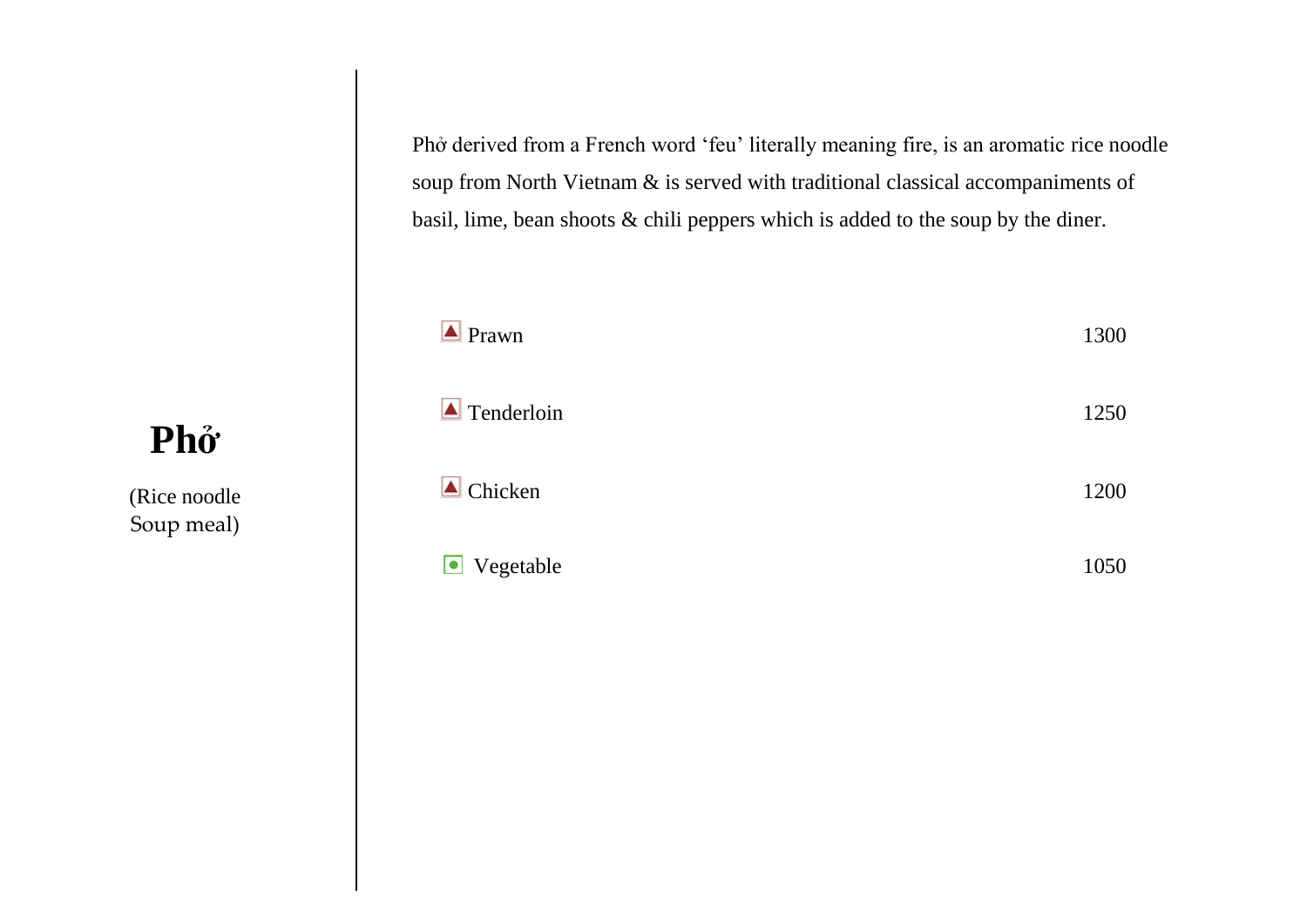### **Vietnamese Grills**

| • Grilled silken tofu with star anise and cinnamon                  | 1200 |
|---------------------------------------------------------------------|------|
| Grilled New Zealand lamb chops with hoisin sauce                    | 3000 |
| $\triangle$ Grilled prawns with lemon grass & chili                 | 2400 |
| $\triangle$ Classical Hanoi grilled fish with dill & fresh turmeric | 2000 |
| $\triangle$ Grilled tenderloin with sesame & tamarind               | 2000 |
| $\triangle$ Grilled chicken with basil & five spice                 | 1850 |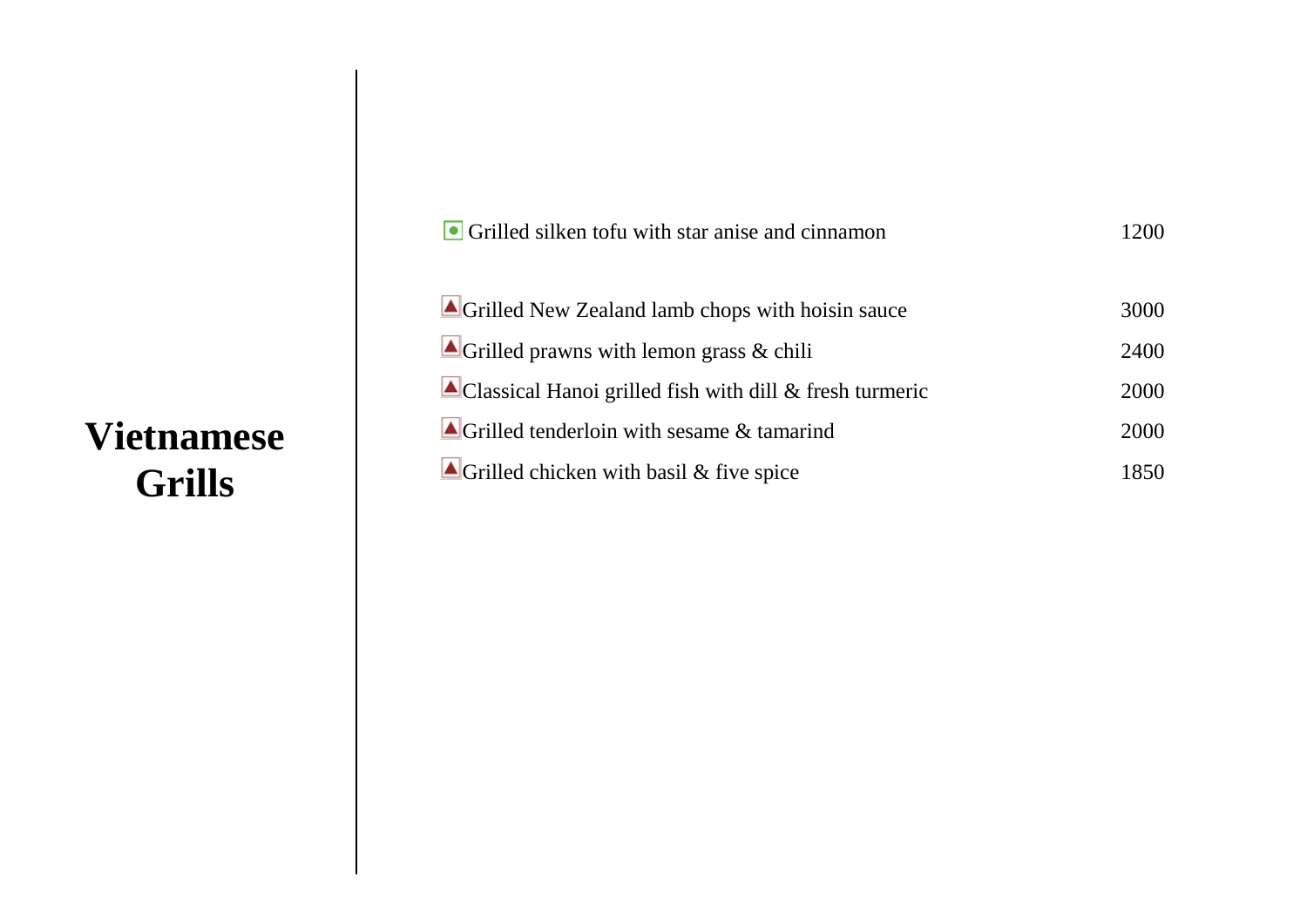#### **Main Course**

| Stir fried asparagus & bean shoots in sesame lemon grass $\&$ chili      | 1300 |
|--------------------------------------------------------------------------|------|
| $\blacksquare$ Stir fried haricot chestnut with dry red chili and peanut | 1300 |
| Stir fried okra with tomato $&$ curry powder                             | 1300 |
| $\bullet$ Stir fried greens & bean shoots with garlic                    | 1300 |
| $\blacksquare$ Trio of mushrooms with crushed pepper                     | 1300 |
| $\bullet$ Wok tossed broccoli, water chestnuts & bamboo shoot            | 1300 |
| in Saigon sauce                                                          |      |
| • Grilled eggplant with scallion sauce                                   | 1300 |
| $\blacksquare$ Stir fried egg plant & tofu with black bean sauce         | 1300 |
| • Mix vegetables yellow curry                                            | 1250 |
| Steamed silken to fu on a bed of bok choy topped with pumpkin sauce      | 1300 |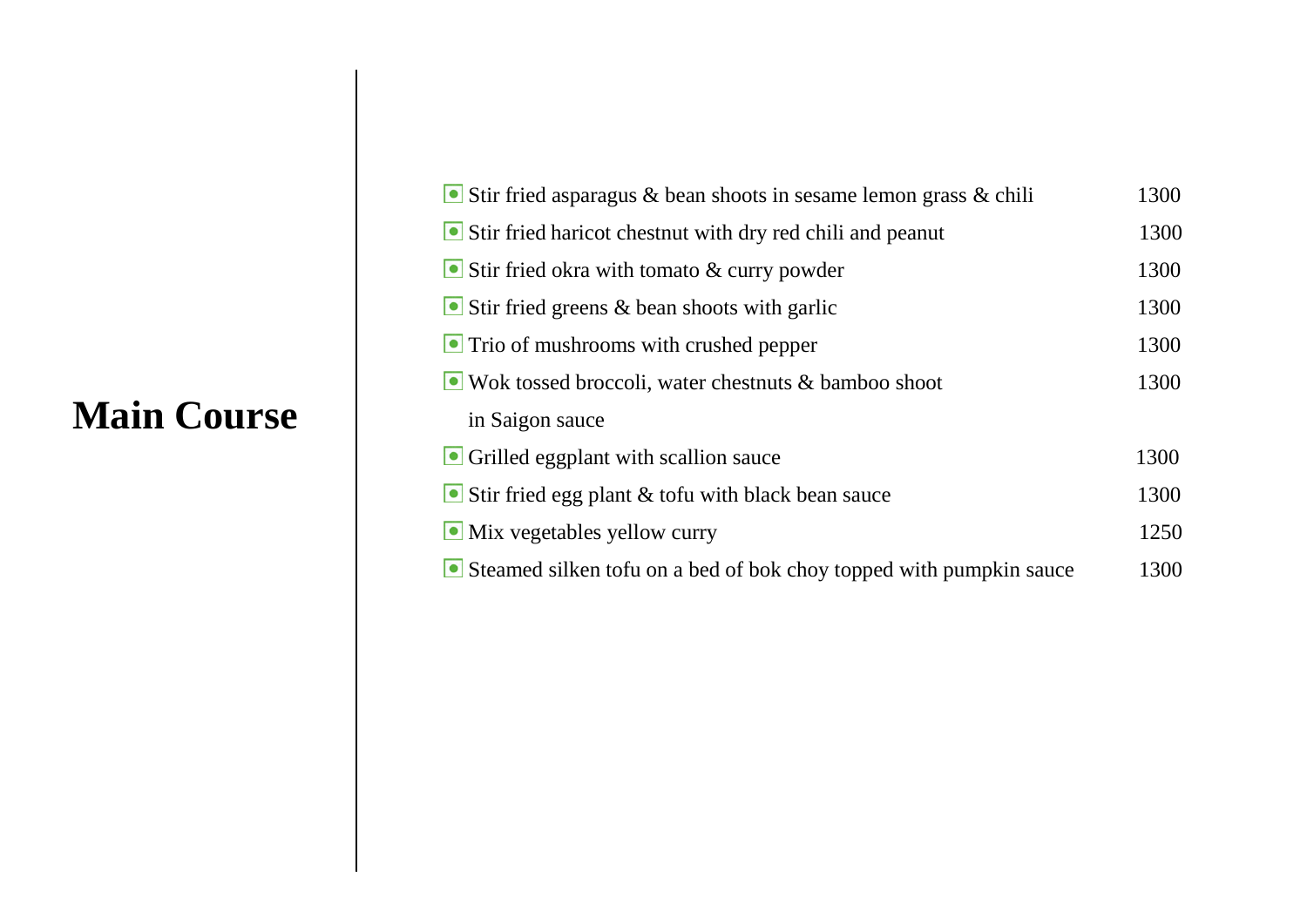### **Main Course**

| Steamed Chilean sea bass with choice of:                      |      |
|---------------------------------------------------------------|------|
| Black bean sauce / coriander, lemon grass & chili             | 3150 |
| Stir fried lobster with bell peppers $\&$ crushed chili       | 2950 |
| Stir fried lobster garlic pepper sauce                        | 2950 |
| $\triangle$ Wok tossed scallops, shitake mushrooms & bok choy | 2650 |
| $\triangle$ Stir fried prawns with curry powder               | 2300 |
| $\triangle$ Crispy fried fish with chili & basil sauce        | 2300 |
| Stir fried prawns tamarind sauce                              | 2300 |
| $\triangle$ Vietnamese raw mango cari with prawns             | 2300 |
| $\triangle$ Vietnamese fish & bamboo shoots yellow cari       | 2300 |
| $\triangle$ Vung Tau fish                                     | 2300 |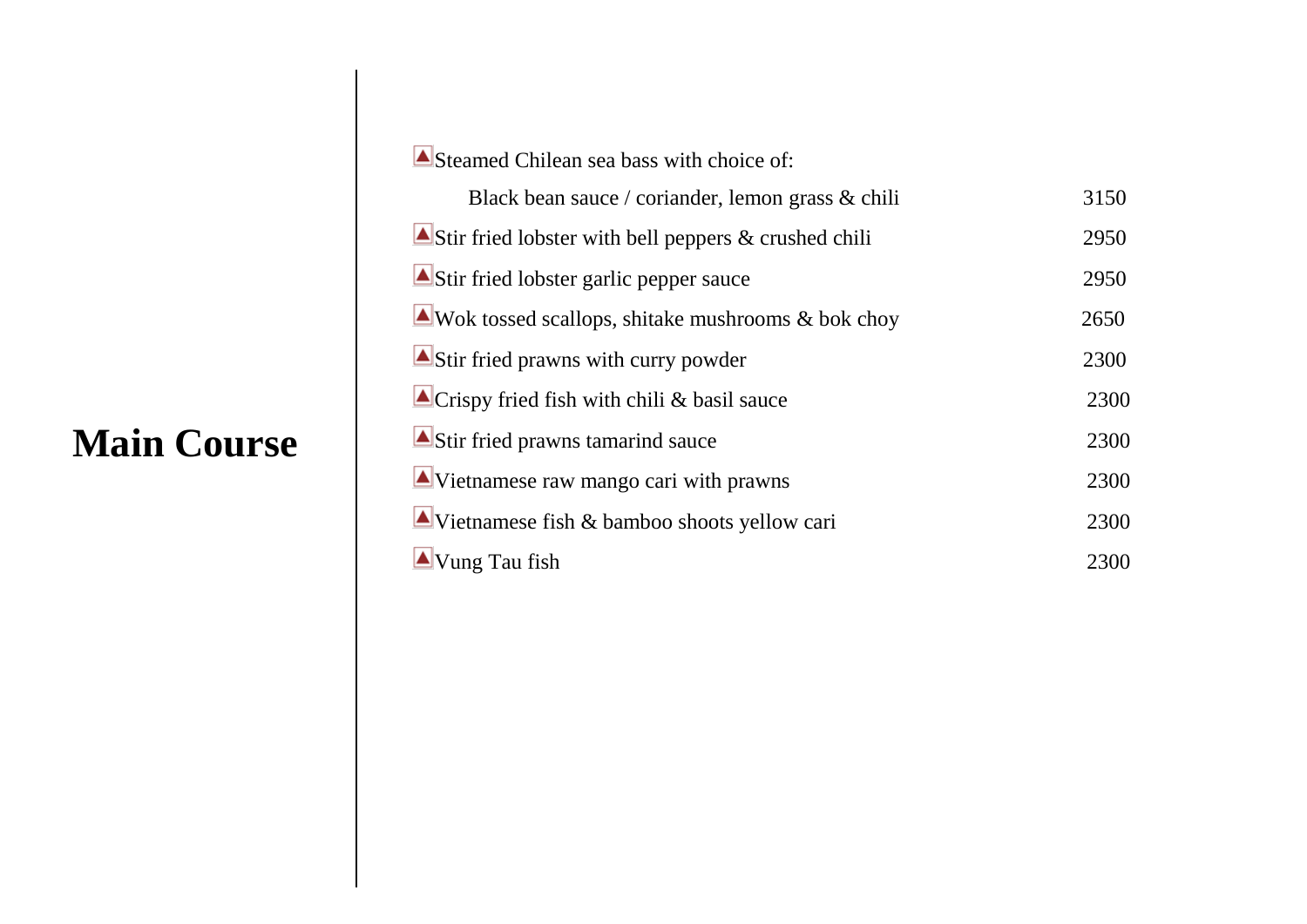#### **Main Course**

| Soy braised duck with hoisin sauce                       | 3050 |
|----------------------------------------------------------|------|
| $\blacktriangle$ Fried lamb with mint and chili          | 1850 |
| $\triangle$ Stir fried lamb with sate sauce              | 1850 |
| $\triangle$ Shaking tenderloin                           | 1850 |
| Stir fried tenderloin with chili & basil                 | 1850 |
| Stir fried pork with scallion $&$ ginger                 | 1850 |
| Stir fried chicken with green pepper corn                | 1850 |
| Stir fried chicken with asparagus $\&$ shitake mushrooms | 1850 |
| Stir fried chicken with lemon grass $\&$ chili           | 1850 |
| $\triangle$ Vietnamese roasted duck red cari             | 1850 |
| $\triangle$ Vietnamese chicken red cari                  | 1850 |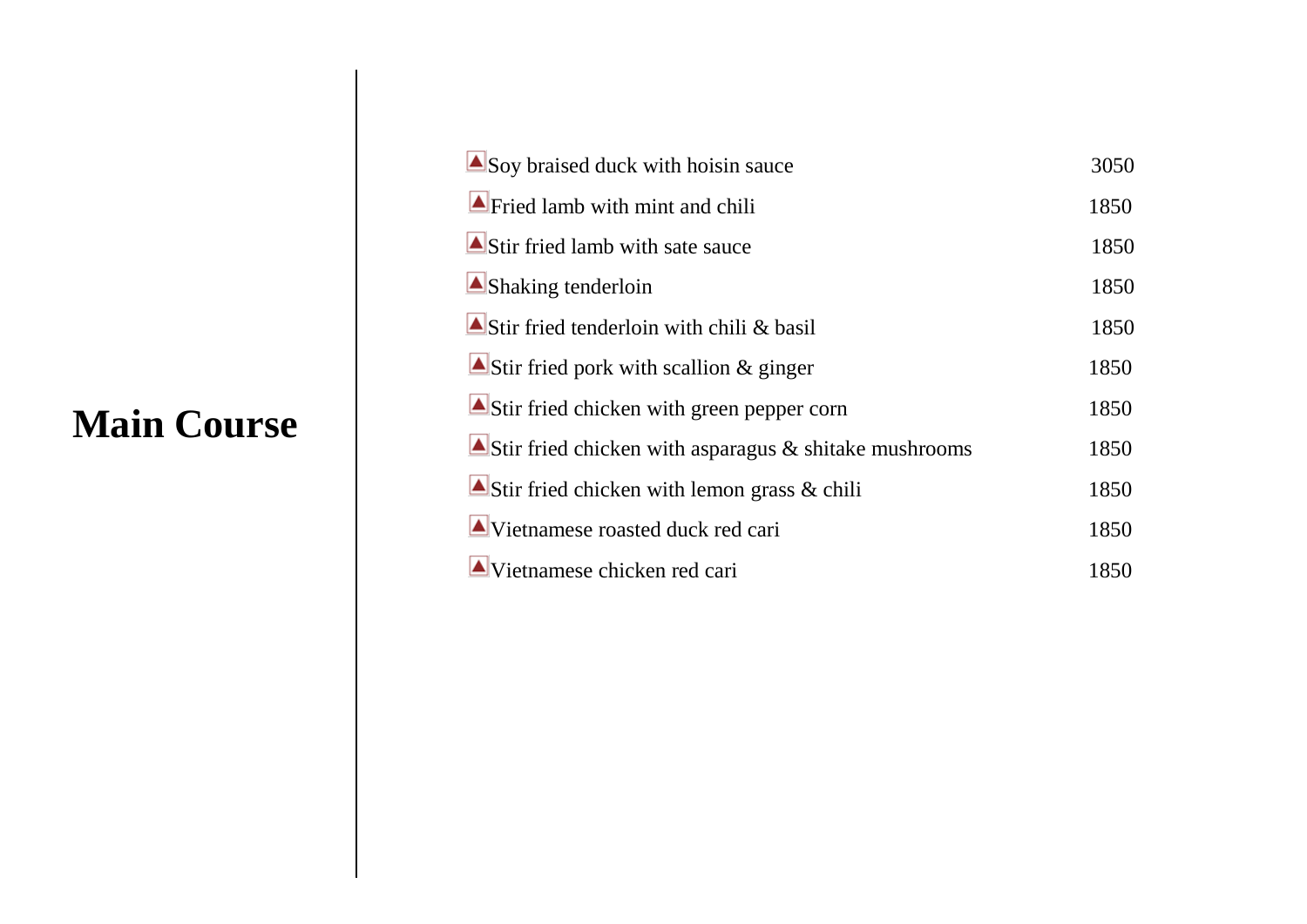## **Noodles, Pancake & Rice**

| $\bullet$ $\blacktriangle$ Vietnamese soft noodles with a choice of: |     |
|----------------------------------------------------------------------|-----|
| Vegetables / Chicken / Prawns                                        | 850 |
| $\bigcirc$ $\triangle$ Stir fried rice noodle with                   |     |
| bok choy, Chinese cabbage & mushroom with choice:                    |     |
| Vegetables / Chicken / Tenderloin / Prawns                           | 850 |
| $\Box$ Pan fried noodles with a choice of:                           |     |
| Vegetables / Chicken / Tenderloin / Prawns                           | 850 |
| Steamed jasmine rice with tofu & bok choy with a choice of:          |     |
| Vegetables / Chicken / Tenderloin / Prawns                           | 850 |
| $\Box$ Stir fried rice with a choice of:                             |     |
| Vegetables / Chicken / Prawns / Crab meat                            | 850 |
| Steamed jasmine rice                                                 | 850 |